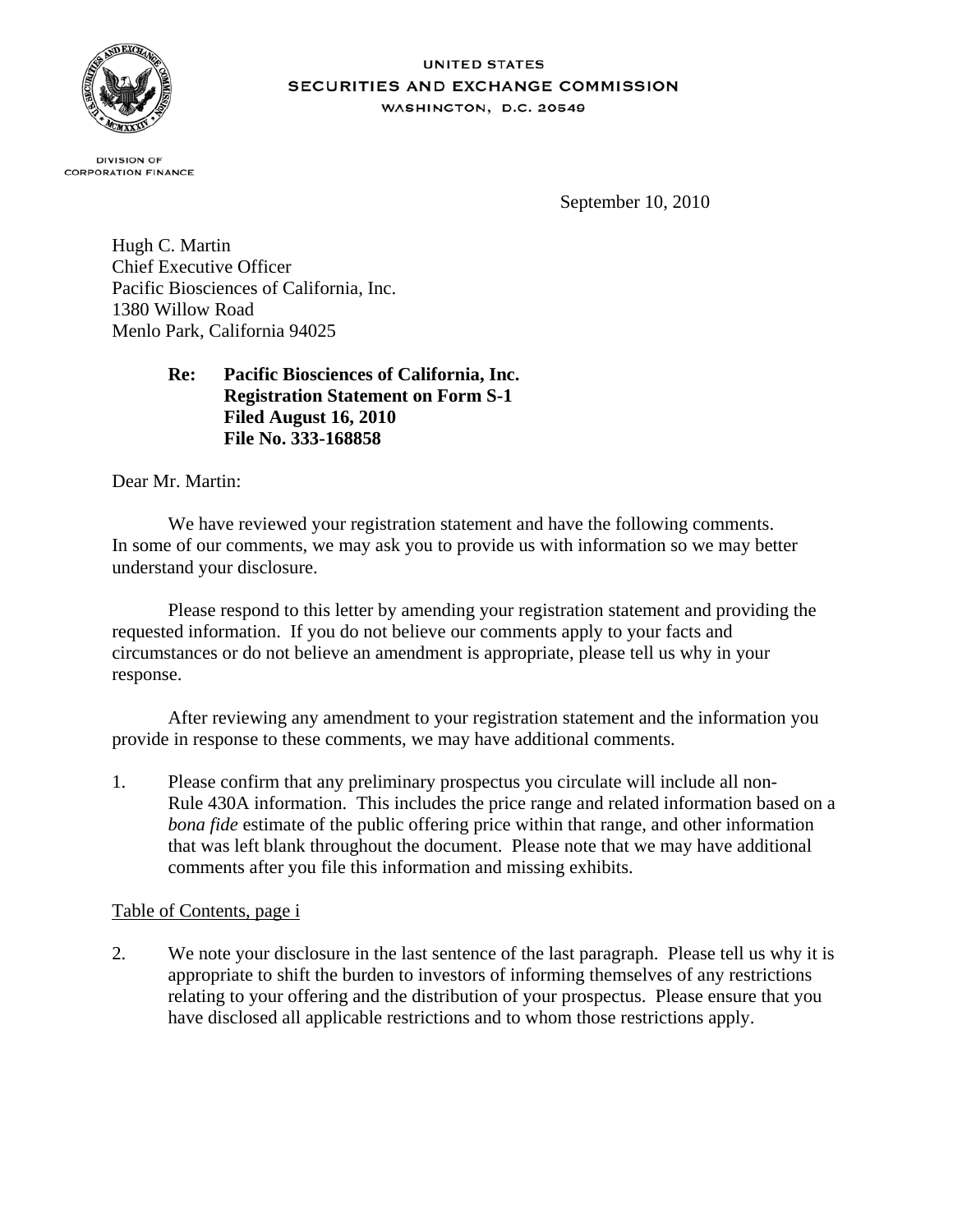# Graphics

3. If you elect to retain the narrative disclosure accompanying your graphics on the front and back cover, please also present a balanced portrayal of your company and business, such as by also noting the business risks or challenges. If such balancing disclosure is inappropriate for your graphics, please relocate the narrative disclosure to a more appropriate section of your prospectus where you can present balanced disclosure.

#### Prospectus Summary, page 1

- 4. Please substantially revise your disclosure in this section to avoid vague statements and instead describe your business and industry in concrete, everyday terms. We note as examples your statements that "[your] mission is to transform the way humankind acquires, processes and interprets data from living systems…" and your belief that "[y]our SMRT platform represents a new paradigm in biological science…that has the potential to significantly impact a number of areas critical to humankind…." Please also apply this comment to your disclosure in your "Business" section starting on page 49.
- 5. Please also revise your disclosure to avoid the use of undefined scientific or technical terms; we note as examples your references to "PCR amplification," "flush and scan method," "DNA methylation," and "ligand binding." If you must include technical terms that may be unfamiliar to individuals who are not experts in your industry, please explain such terms concisely at the time of first use.
- 6. Please tell us how your statements regarding the feasibility and superiority of your technology are reconcilable with your disclosure on page 10 that your products involve "unproven…technology."
- 7. Please provide us independent, objective support for the following statements:
	- that you "have developed a novel approach to studying the synthesis and regulation of DNA, RNA and protein" (page 1);
	- that the design of your system "should facilitate rapid adoption" (page 1);
	- that your SMRT platform "... has the potential to significantly impact a number of areas…including the diagnosis and treatment of disease as well as efforts to improve the world's food and energy supply" (page 1);
	- your belief that "the long readlengths produced by the PacBio *RS* will allow insights into biology that are not possible with existing technologies" (page 3); and
	- that your "system is easy to use and adopt" and that sample preparation is "simple and fast" (page 3).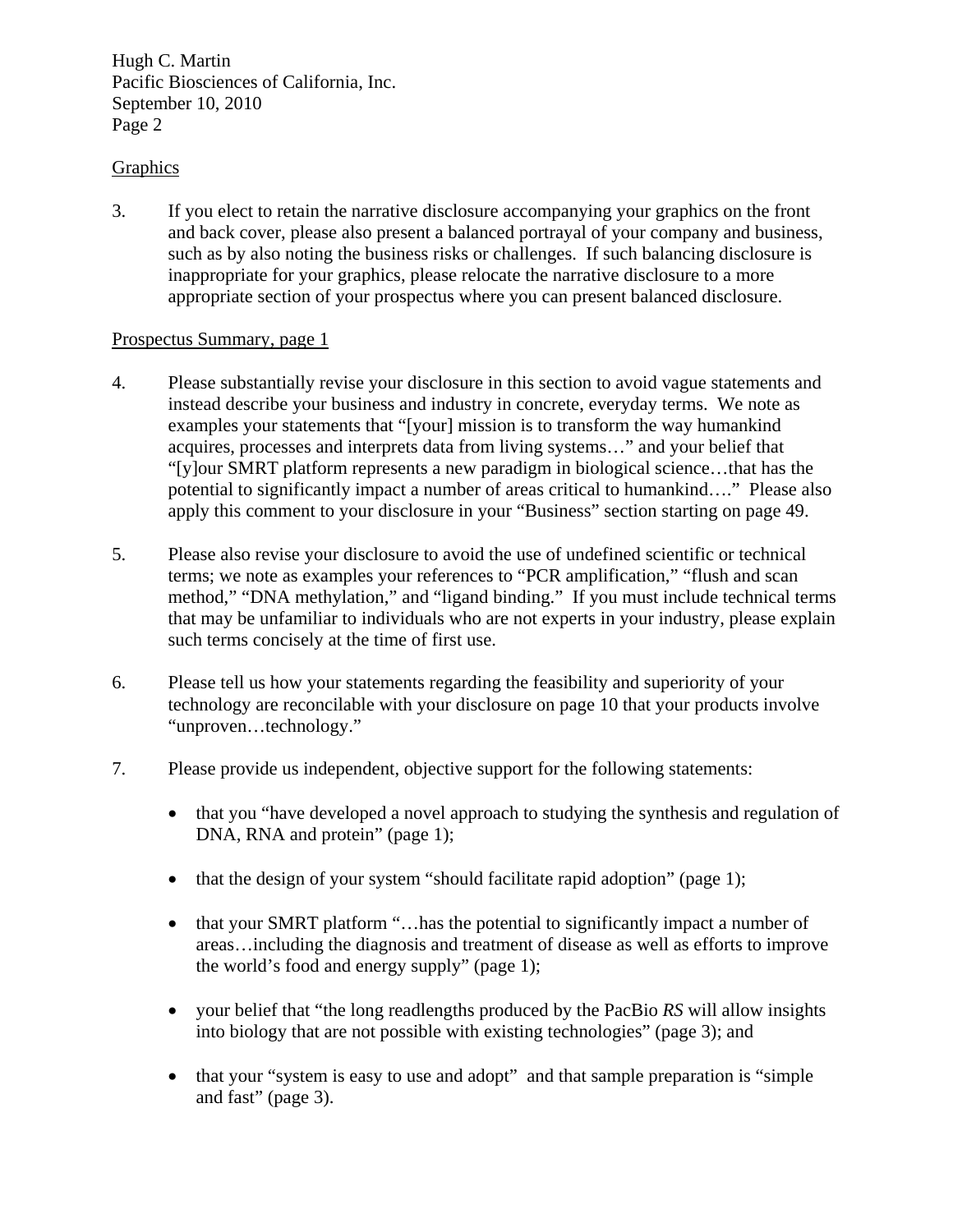#### Overview, page 1

- 8. Please balance your disclosure in the opening paragraphs by disclosing that you have generated no revenue from product sales to date, as discussed at the bottom of page 9, and to clarify that you currently have no commercial products available. Please clarify that all of your revenues to date have been derived from government grants.
- 9. Please revise your disclosure here and under the overview of your Business section on page 49 to clarify the nature of your technology by discussing the constituent components of your system. For example, what does your system incorporate by way of specific hardware, software, chemicals and biological products, and how do these parts interact when the product is functioning? Also clarify in an appropriate section of your document which constituent components are proprietary or covered by patents and which are licensed from a third party.
- 10. Please revise to clarify what you mean by "our consumables," as discussed in the second paragraph under this section.
- 11. Please provide us with the peer-reviewed articles mentioned in this section.
- 12. We note your disclosure that your product enables the study of RNA and protein synthesis and regulation. Please clarify if the products you intend to launch for commercial use will have the ability to study RNA and protein synthesis and regulation. Please clarify in an appropriate location what you mean by protein regulation.
- 13. We note your disclosure that your SMRT technology enables "real-time" analysis of biomolecules with "single molecule resolution." We also note that after the tagged nucleotide is imaged, the image then has to be processed and the order of the various DNA strands being studied has to be reassembled using further computational efforts before the results can be read. In this regard, please clarify how your technology enables "real-time" analysis. Please also clarify that you are not observing or resolving the biomolecule itself, but identifying the tag associated with that molecule.
- 14. With regard to your disclosure that your technology enables the study of RNA and protein, and with a view towards revised disclosure, please tell us whether you have demonstrated an ability to tag RNA and amino acids without affecting the synthesis of RNA polymers and proteins. Tell us if that ability is proprietary and disclose any risks in developing these aspects of your product for commercial usage. Please also tell us if your RNA testing has demonstrated whether the RNA molecules are sufficiently stable for purposes of your tests.
- 15. We note your disclosure that your ability to generate longer readlengths is an important aspect of your technology. We also note from your disclosure that you are using singlestranded DNA as the template for your sequencing studies and that your wells are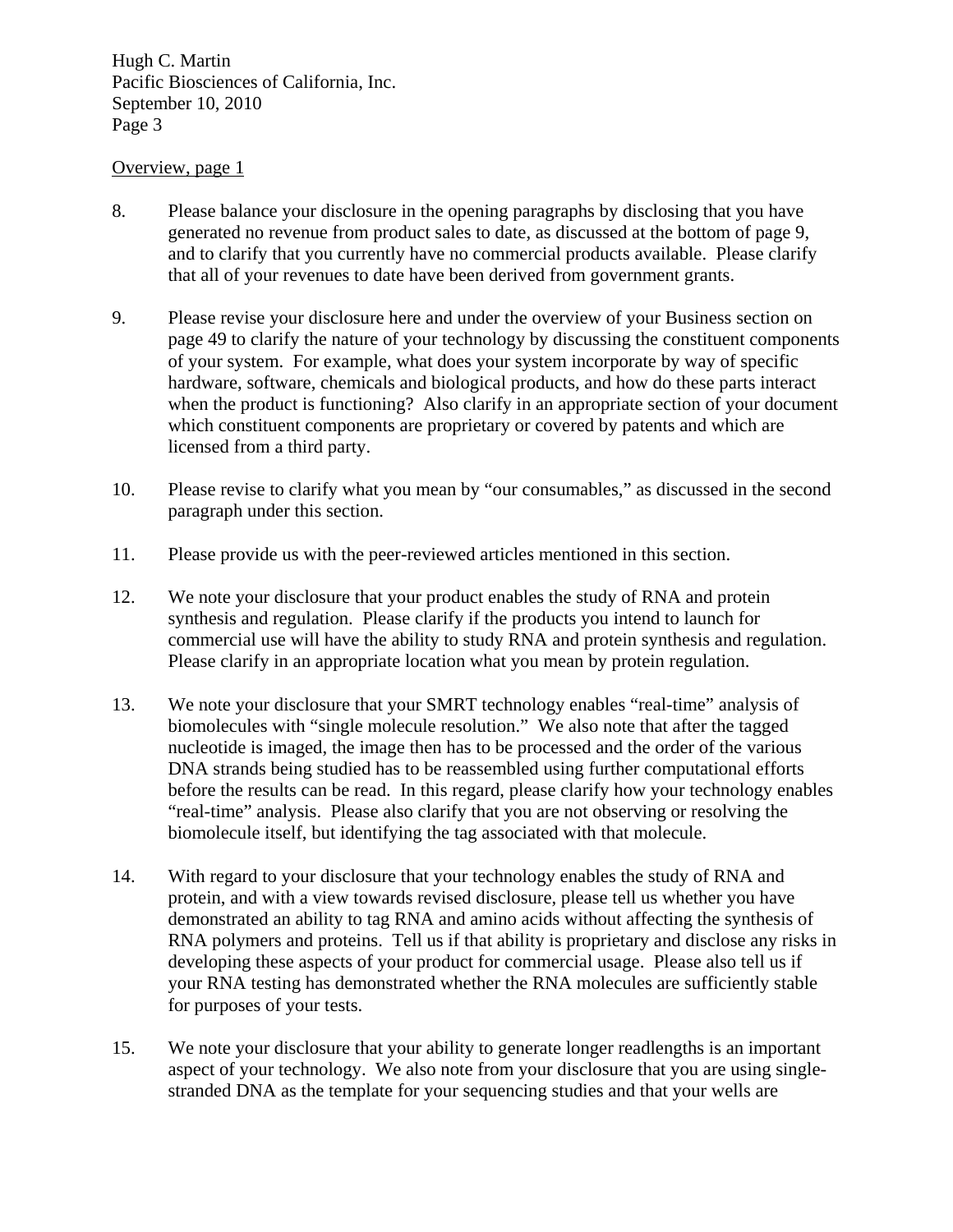> measured at the nanometer level. In this regard, and with a view towards enhanced disclosure, please tell us whether the use of single-stranded DNA in your wells in any ways limits the readlengths you are able to achieve. For example, would DNA hairpins prevent your DNA polymerase from reading the entire strand under study? Also tell us whether the size of your wells places any limits on the readlengths that you are able to accomplish.

16. In an appropriate location in your prospectus, please disclose how your technology could be used in molecular diagnostics, drug discovery and development, food safety, forensics, biosecurity and bio-fuels; please clarify for each of these uses whether you or a third party would potentially use your technology for those uses.

#### Our Solution, page 2

- 17. Please provide us with support for the market opportunity data and industry statistics that you have included throughout your prospectus. Clearly mark the relevant sections that support the data and statistics, and note the applicable page number in the registration statement where the disclosure is located. Please also tell us:
	- how you confirmed that the information reflects the most recent available information;
	- whether all of the information is publicly available;
	- whether you paid for the compilation of any of the data;
	- whether any market information was prepared for your use in the registration statement or by an affiliated party; and
	- whether the authors of the industry information consented to your use of such data in the registration statement.
- 18. In an appropriate section of your prospectus, please explain how your system "addresses many of the limitations" of prior generation technologies and how it "enables new types of biological research that were previously not feasible."
- 19. We note your disclosure in the first bullet point of the second paragraph that each array has approximately 75,000 zero mode waveguides. We also note from an article in *Technology Review* entitled "DNA in Real Time" published on September 16, 2008 that, as of the time of that article, only about one-third of your zero mode waveguides, or wells, are used and that the remaining two-thirds house either no enzyme or more than one enzyme, and thus fail to generate useful information. In an appropriate location in your prospectus, please disclose the current limitations on the usage of the total number of wells on your SMRT Cells.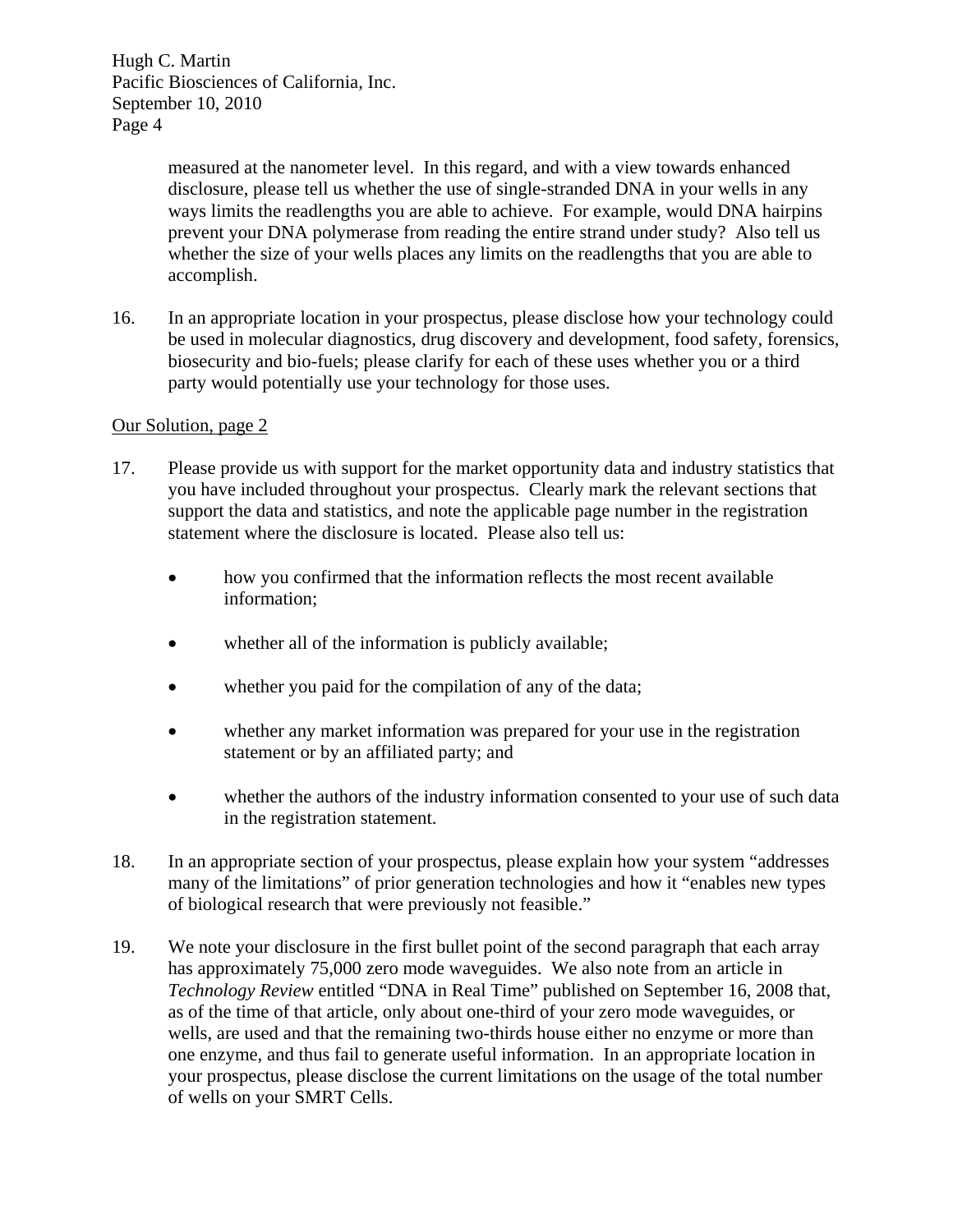20. We note your reference to your "customers" in the last paragraph of this section. Please clarify, if true, that the products you have shipped to date have been related to your limited production release program and that you have not recognized revenue from these deliveries to date and that your backlog, to the extent it consists of deliveries of products that are part of your limited production release program, will not result in revenue recognition as the contracts pursuant to which your products are delivered require the delivery of full commercial release units, which may not occur.

## SMRT Sequencing Advantages, page 3

- 21. With reference to your first bullet point, please explain in an appropriate location how your technology allows the observation of "structural" variation. Explain why first and second generation sequencers are unable to accomplish this.
- 22. Please enhance your disclosure in the second bullet point to provide greater clarity as to the readlengths your product is currently capable of producing. We note in this regard that you disclose that your readlengths are greater than 1,000 base pairs "on average," with "instances" of over 10,000 base pairs, and that "first generation" sequencing may be extended to 1,000 bases. Disclose the reasons for the varying readlengths.
- 23. With reference to your third bullet point, please explain in an appropriate location whether first and second generation sequencing technology is capable of monitoring infectious disease and molecular pathology. If your technology is able to accomplish those applications only on a faster basis, please make that clear.
- 24. Please revise the last bullet point in this section to clarify (1) how the kinetic information you describe ultimately relates to "play[ing] a critical role in diseases such as cancer" and (2) what this "critical role" is. Also disclose the basis for this belief. We also note from an article in *Technology Review* entitled "DNA in Real Time" that the polymerase molecule used in one of your wells is capable of incorporating 10 bases per second into the DNA strand. Since the date of that article was September 16, 2008, please update your disclosure to indicate the speed at which your current product is capable of incorporating DNA molecules and compare that to the speeds that typically occur in living cells. If the polymerization in your wells is operating at slower speeds than in a living cell, please explain whether this affects the comparability and significance of your kinetics results with those that occur in living human cells or in other living organisms. Please also indicate what type of DNA polymerase you are using and whether that type of polymerase affects the usability of your results for studying DNA methylation in the cells of human and other living organisms.

## Risks Affecting Us, page 4

25. We note that many of the risk factors that you list here could apply to any issuer or offering. Please revise to present the most significant risk factors that make this offering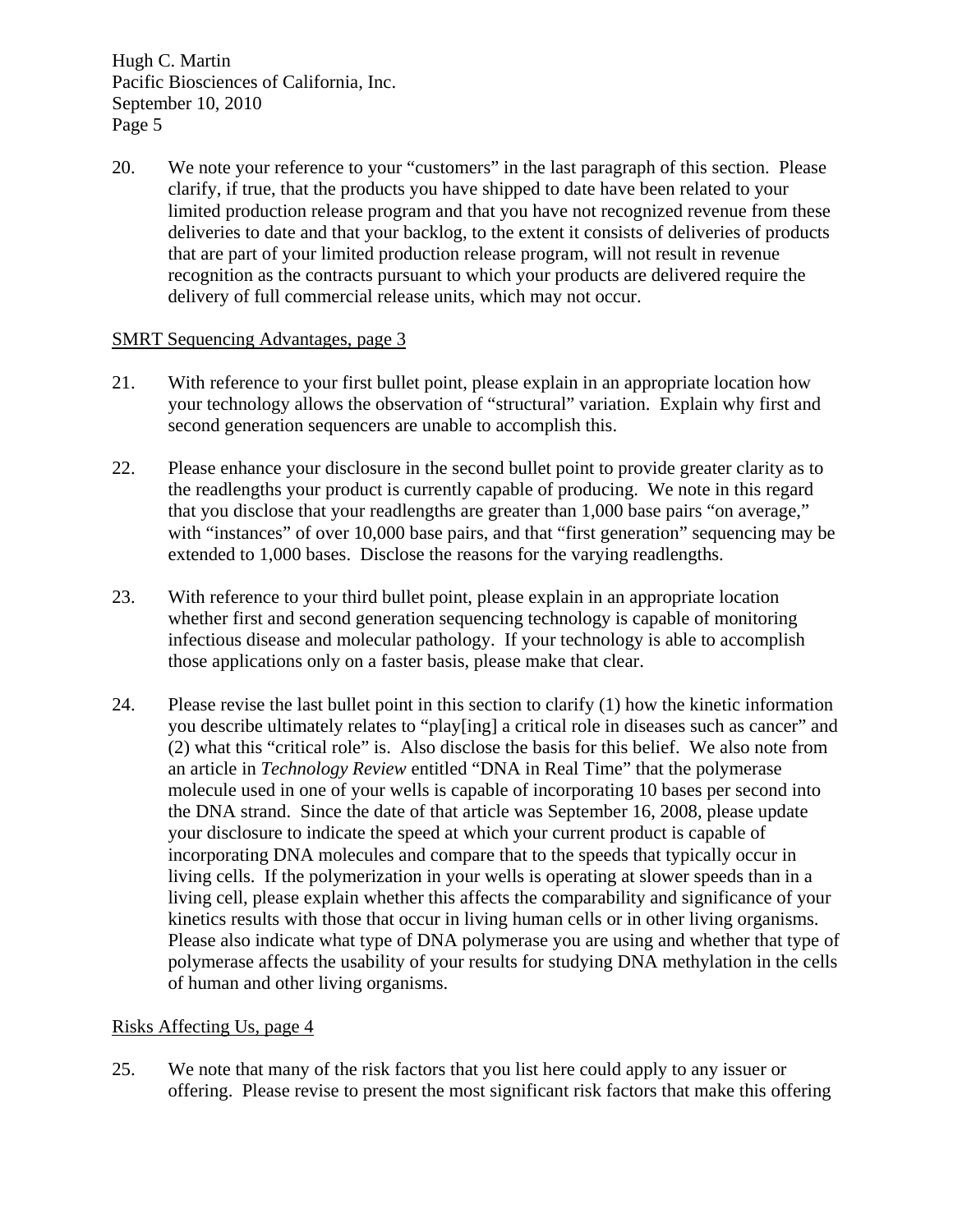> speculative or risky. In addition, please expand your discussion of the risk factors to balance the positive elements that you have chosen to highlight in the rest of your prospectus summary. We note in this regard the contrast between the brief list of risk factors and the narrative discussion on pages 1 through 4. Revise accordingly.

Risk Factors, page 9

We have limited experience in manufacturing our products..., page 12

26. Please disclose any risks to your proprietary protections to the extent you currently or in the future outsource the manufacturing of any of your products.

#### We rely on other companies for the manufacture of components and sub-assemblies..., page 12

27. Please reconcile the heading of this risk factor with your disclosure under "Manufacturing" on page 62, which appears to indicate that you currently do not outsource sub-assemblies to third parties. Please also expand your disclosure under this risk factor to clarify the extent to which required components are available only from a single source.

#### We may encounter difficulties in managing our growth..., page 13

28. Since you have not yet commenced commercial sales of your products, please indicate the basis for your disclosure that you "expect to experience rapid and substantial growth."

#### Our products could have unknown defects or errors…, page 15

29. Please expand to state whether you offer a return policy or product warranty to customers, and if so, please disclose the material terms.

## We are subject to existing and potential additional governmental regulation..., page 17

30. Please expand this risk to include, or provide a cross-reference to, a discussion of the various material regulations to which you are subject and to clarify the material effects of compliance with such regulations.

## If we fail to maintain proper and effective internal controls…, page 17

31. Please revise to clarify what you mean by your statement that you "have in the past discovered…areas of [y]our internal financial accounting controls and procedures that need improvement," and to specify the areas of concern. Clarify whether you took any remedial actions and the results of those actions.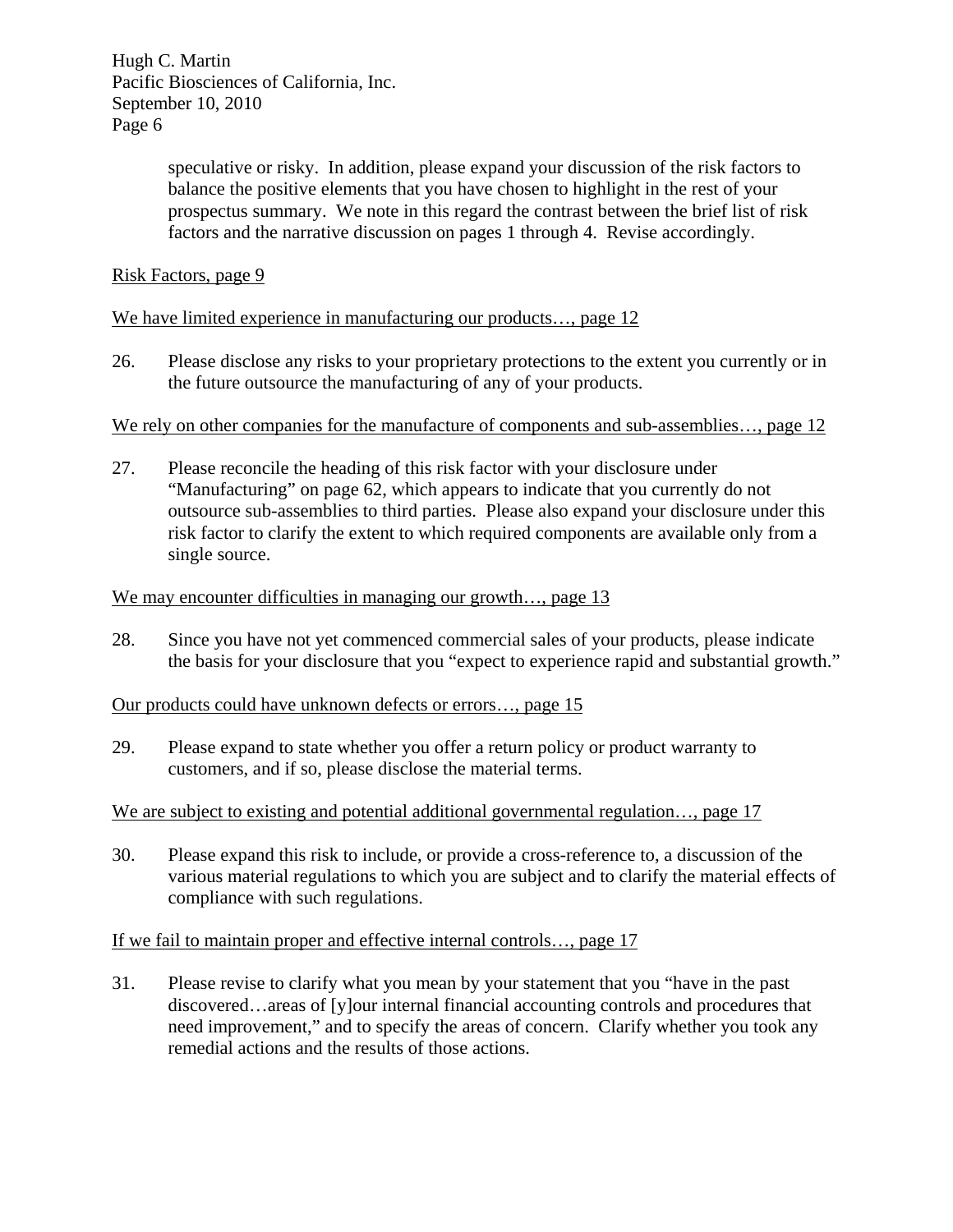#### Our ability to use net operating losses…, page 18

32. Please quantify your available net operating losses that you currently are able to offset against future taxes; indicate the likelihood that your offering will constitute another ownership change.

#### Some of the intellectual property that is important to our business..., page 19

33. To the extent that you are substantially dependent on any licenses, please name the licensors in this risk factor and describe any specific risks that you face as a result of your agreements with them. If you are not substantially dependent on any one licensor, please clarify this fact and disclose the approximate number of licensors with which you have agreements.

#### Risks Relating to Owning Our Common Stock and This Offering, page 22

34. Please add a risk factor that addresses the percentage of your outstanding common stock following the completion of this offering that will be owned by the principal shareholders, including officers and directors, as listed on page 97. Discuss the extent to which these principal shareholders will control the composition of the board.

#### If securities or industry analysts do not publish research or reports…, page 23

35. Your disclosure indicates that you currently have analysts who cover your company. Please confirm if you currently are covered by analysts. If you are not currently covered, please revise your disclosure to indicate that you may not obtain analyst coverage.

#### Anti-takeover provisions in our charter documents and under Delaware law…, page 24

36. Please expand to address the potential dilutive and anti-takeover effects that exist specifically in light the large amount of your authorized but unissued shares of common stock.

## Use of Proceeds, page 27

37. Please revise to state the approximate amount of proceeds to be used for each stated purpose, as set forth in the bulleted list in this section. Refer to Regulation S-K Item 504.

#### Capitalization, page 28

38. Please revise to remove the caption relating to cash and cash equivalents from your presentation of capitalization.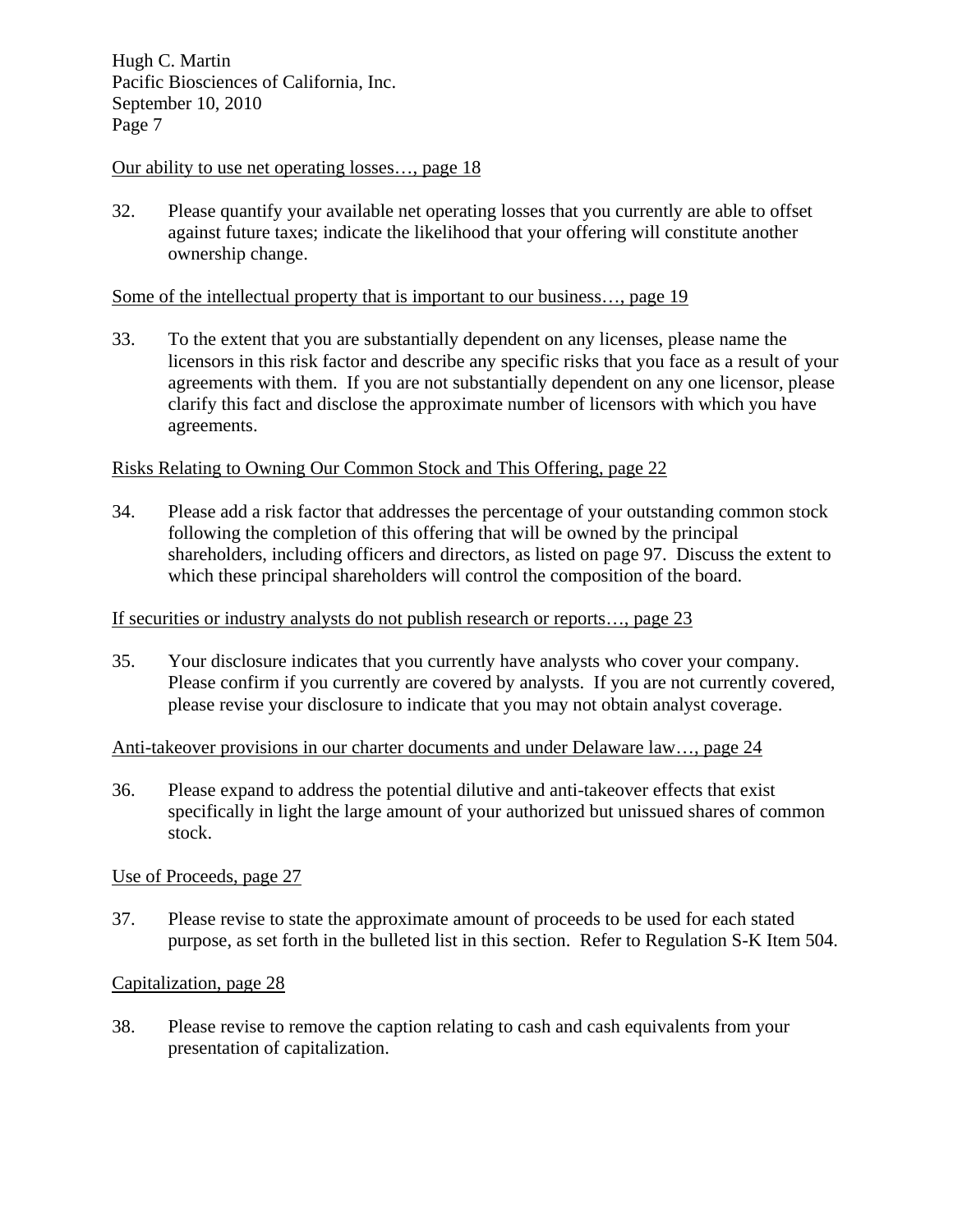39. We note from page F-28 that your outstanding convertible preferred stock and convertible junior preferred stock will convert automatically into common stock on a one-to-one basis based upon on certain conditions including a minimum amount of gross proceeds and minimum price per share. In connection with your pro forma presentation in this filing, please confirm to us that you currently expect the offering to meet all of the conditions for automatic conversion. If you subsequently conclude that the conditions may not be satisfied, please revise the filing accordingly.

## Dilution, page 30

40. Please expand your disclosure to indicate how the numbers, amounts, average price per share and percentages would change if the full over-allotment option is exercised.

# Management's Discussion and Analysis of Financial Condition…, page 34

# MD&A Overview, page 34

41. Please clarify the nature of the government grants upon which you have historically relied. Describe the material terms of these grants, including but not limited to the aggregate amounts and terms of the grants. Please also file any material agreements as exhibits.

Operating Expenses, page 35

42. Please quantify the prototype expenses that you incurred in 2010 but that you do not expect to recur in 2011.

## Critical Accounting Policies and Estimates, page 36

– Valuation of Stock-Based Awards, Common Stock and Warrants, page 36

- 43. For each valuation date, describe how you determined the significant assumptions used in the valuations, including discount rates, the weighting between the income and market approaches, and the weighting within the Probability Weighted Expected Return Method. Include clear disclosure of the reasons for any significant changes in the weighting of items within the valuation and/or allocation methodologies.
- 44. Further to the above, we note your disclosure on page 39 that over time, the allocation methodology used to allocate your value transitioned from the Option Pricing Method to the Probability Weighted Expected Return Method. Please revise your disclosures to clarify for each valuation discussed herein which allocation methodology was used.
- 45. Please disclose the aggregate intrinsic value of all outstanding options based on the midpoint of the estimated IPO price range. Please include an updated discussion of each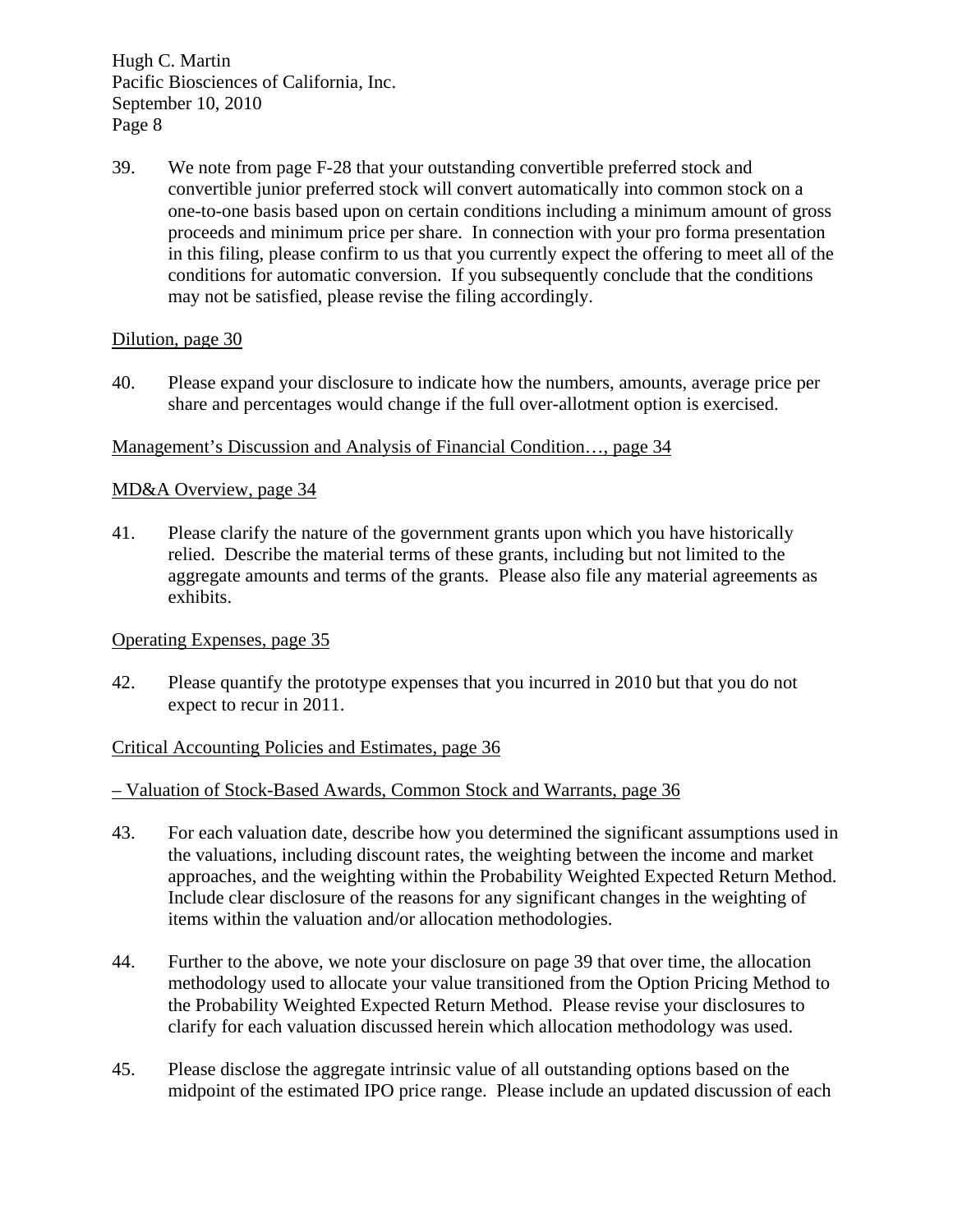> significant factor contributing to the difference between the fair value as of the date of grant and the estimated IPO price for options granted during the twelve months prior to the date of the most recent balance sheet once you have determined your IPO price range. Please note that we will delay our assessment of your stock based compensation pending inclusion of the estimated IPO price in the filing.

## Results of Operations, page 43

46. For each of the periods discussed and analyzed, please add a separate discussion for loss from operations and net losses.

# Contractual Obligations, Commitments and Contingencies, page 47

47. We note disclosure on page 48 and in Note 6 of the financial statements of amounts due under a facility financing obligation. We also note disclosure in Note 7 of the financial statements of minimum amounts due under license agreements. Please revise to include disclosure of these items in the contractual obligations table or otherwise explain to us how your presentation here complies with Regulation S-K Item 303(a)(5).

## Off-Balance Sheet Arrangements, page 48

48. Please reconcile your disclosure here that you do not have any off-balance sheet arrangements with your disclosure on page F-23 regarding indemnification agreements. Alternatively, explain how your presentation here complies with Regulation S-K Item  $303(a)(4)(ii)(A)$ .

## Business, page 49

- 49. We note that you provide extensive background information on your industry in this section, yet provide comparatively little information describing your planned products, services, markets and customers. For example, we note that you do not describe the components of the "reagent kits" that are discussed at the top of page 57. It is also unclear from your disclosure on page 61 what specific markets you plan to address. For example, will the types of customers you describe at the bottom of page 61 use your system in different ways? Please substantially revise your disclosure in this section to address this comment. Please note that your revised disclosure should be presented clearly so it is understandable to an investor who is not an expert in your industry.
- 50. Please provide us with independent, objective support for your statements regarding the efficacy and accuracy of your technology. We note in this regard your disclosure at the top of page 53. Please also revise to ensure that your disclosure in this section is balanced, particularly in light of your risk factor disclosure on page 10 that your products will include "unproven" technology.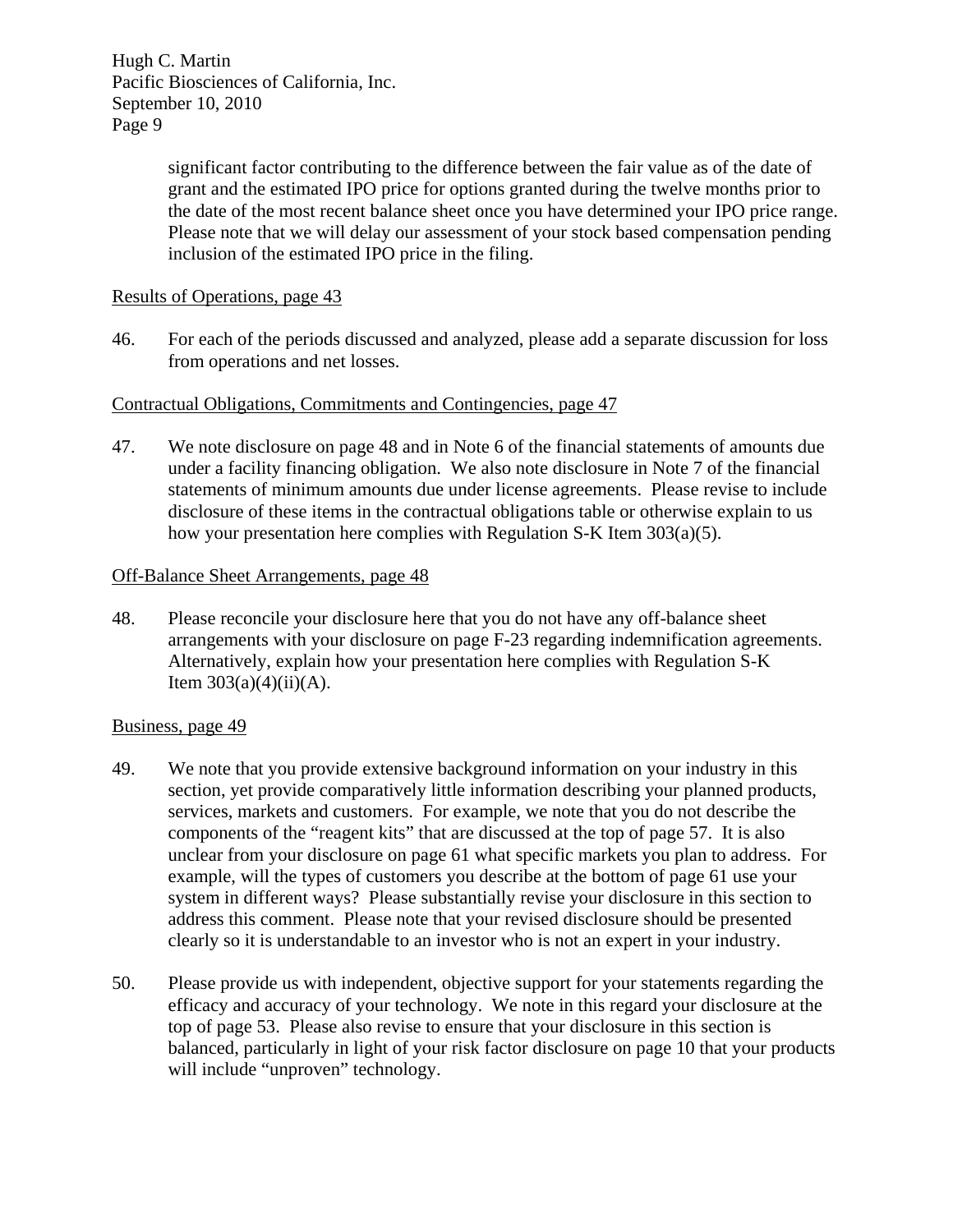## Pacific Biosciences' Solution – The Third Generation, page 52

51. We understand that error correction is a property of some DNA polymerases and is a process that corrects mistakes in DNA strands undergoing synthesis by removing a base that has been incorrectly inserted into the strand and then replacing it with the appropriate base. In this regard, please disclose whether your SMRT technology would recognize a base that is added, and then removed, as a part of your DNA sequence analysis and how this would affect your results. Also, if there are insertion or deletion errors that are not corrected, please disclose how that would affect the results of your sequencing analysis. Disclose any known limitations or error rates that result from the foregoing and the known frequency of such limitations or error rates that you have experienced to date.

## Putting the Three Innovations Together, page 55

52. Please clarify the meaning of the second graphic in this section. Explain the background noise and the scale used in your graphic.

# SMRT Transcription, page 60

53. Explain how your SMRT detection provides the ability to "directly observe" in "real time" the "regulation" of transcription of a gene into an RNA message. Since we understand from your disclosure regarding the Central Dogma of Molecular Biology that the RNA polymerase would translate based on the DNA template, please clarify why this application would be valuable.

## SMRT Translation, page 61

54. We note your disclosure that the levels of mRNA do not always correlate with the amounts of the corresponding protein production as a result of regulatory mechanisms such as miRNA binding. To the extent that your wells do not contain similar amounts of miRNA or other regulatory molecules as would occur in a living cell, please clarify how your systems quantify and measure the levels of protein production in a way that would be useful for understanding intracellular biological processes.

## Customers, page 61

- 55. Please tell us whether the entities disclosed in this section represent a complete list of your current customers. If not, please tell us what objective criteria you used to select the customers disclosed in this section and whether any other entities that satisfy the criteria were omitted.
- 56. Please explain in greater detail the "limited production release program" described in this section, including the types of instruments for which you received orders and how these instruments differ from your planned commercial product. Clarify the material terms of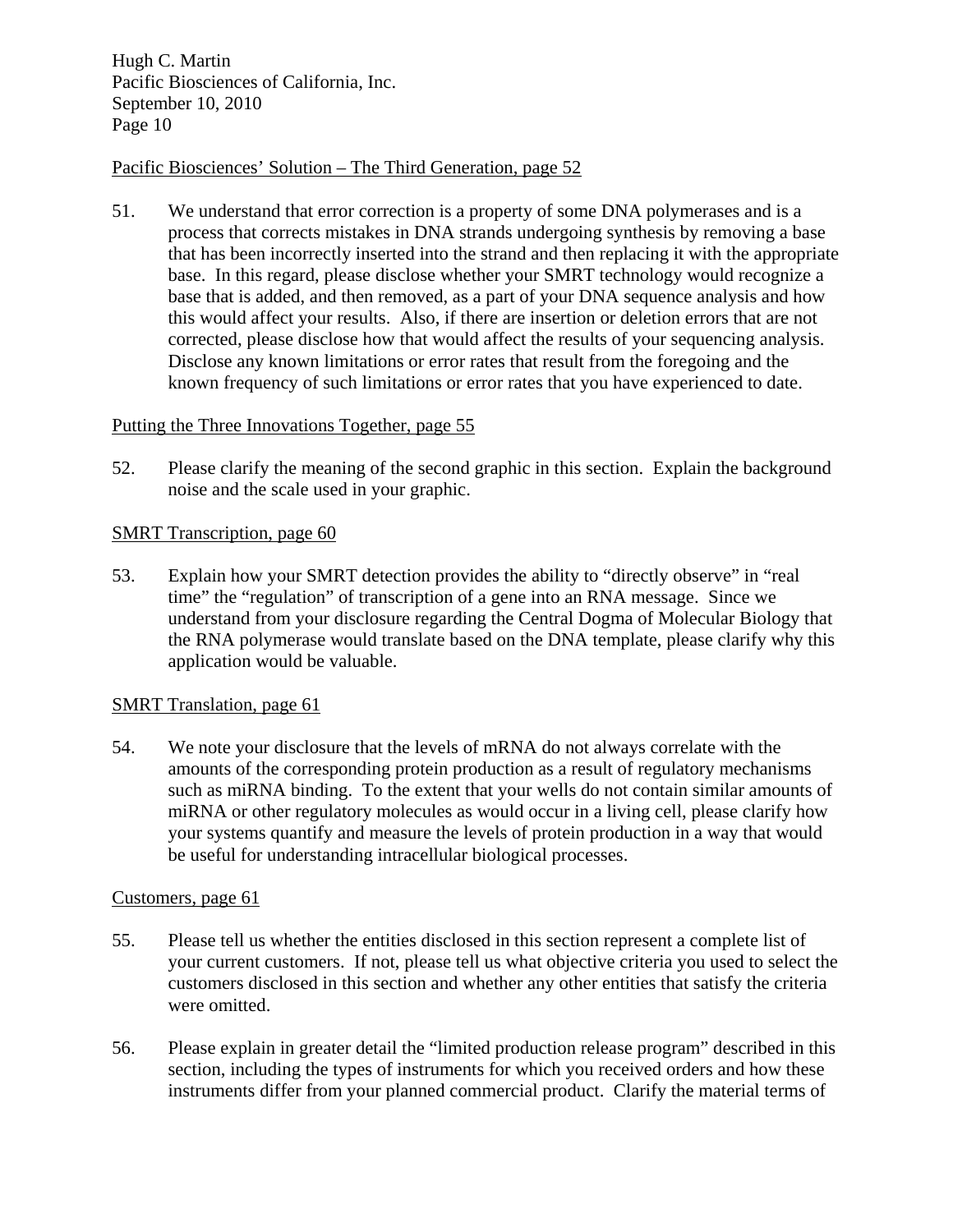> the agreements related to this program; we note in this regard your disclosure on page 35 that the program "will not result in revenue recognition as the contracts pursuant to which the units were delivered require the delivery of a full commercial release unit."

57. Please disclose any positive or negative feedback that you have received from the entities that are using your products as part of the limited production release program.

## Backlog, page 62

58. Please revise to indicate the portion of backlog orders that are not reasonably expected to be filled in the current fiscal year. Clarify whether the backlog includes government orders that are not yet funded or contracts that have been awarded but are not yet signed. See Regulation S-K Item  $101(c)(1)(viii)$ .

## Research and Development, page 62

59. Please expand your disclosure in this section to disclose the estimated amount spent in each of the last three fiscal years on company-sponsored research and development.

#### Intellectual Property, page 63

60. Please explain what you mean by "government march-in rights" and include any appropriate risk factor disclosure.

## Legal Proceedings, page 65

61. We note that Helicos Biosciences Corporation recently filed a patent infringement lawsuit against you. Please revise your disclosure in this section to address the lawsuit and provide the disclosure required by Regulation S-K Item 103. Also revise your risk factor disclosure on page 21 under the heading "[w]e could in the future be subject to legal proceedings…," or provide risk factor disclosure under a separate heading, as appropriate.

#### Director Independence, page 68

62. Please explain in greater detail how the board of directors determined that Messrs. Byers, Ericson and Singer and Dr. Hunkapiller qualify as "independent directors" given their beneficial stock ownership and that their affiliates are parties to your investor rights agreement.

## Executive Compensation, page 73

63. We note that you have not included any disclosure in response to Regulation S-K Item 402(s). Please advise us of the basis for your conclusion that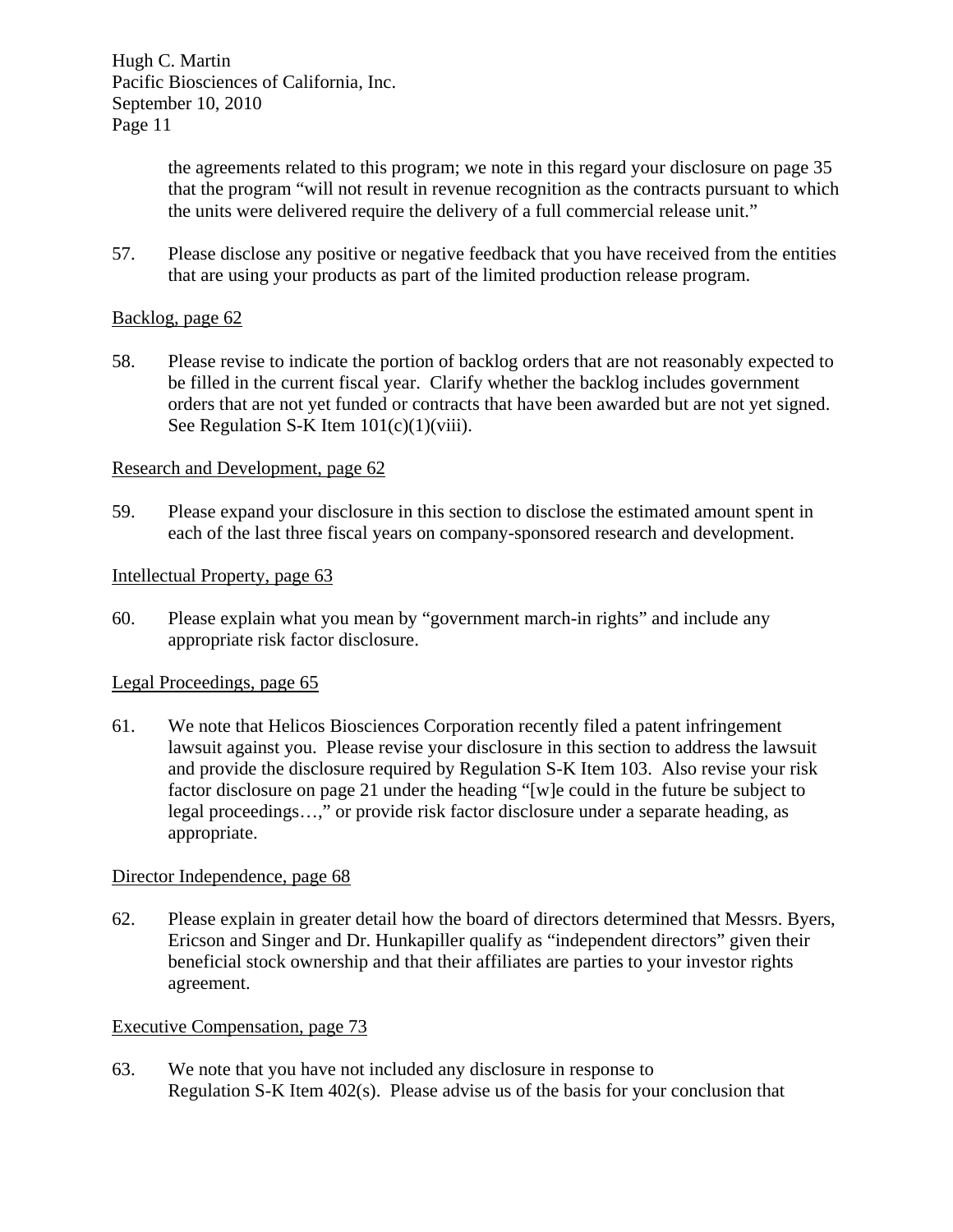> disclosure is not necessary and describe the process you undertook to reach that conclusion.

## Peer Group, page 74

- 64. We note your disclosure that your peer group "includes" the companies listed on page 75. Please clarify whether this represents all peer group companies, or revise your disclosure accordingly. See Regulation S-K Item  $402(b)(2)(xiv)$ .
- 65. It is unclear from your existing disclosure how you use comparative compensation information to determine actual compensation. For example, we note your belief that a review of comparative information provides you "with appropriate compensation benchmarks." Please revise to disclose the benchmark used for each component of your compensation program. For example, while we note from your disclosure on page 76 that you target "at or near the midpoint of executives in similar positions" with respect to base salary, it is unclear whether you benchmark for other elements of compensation or for compensation in the aggregate. See Regulation S-K Item  $402(b)(2)(xiv)$ . Your revised disclosure should also clarify whether actual compensation paid for each component and in the aggregate deviates from the benchmark, and if so, the reasons why. We note in this regard your disclosure at the bottom of page 75 that "[t]he base salaries of [y]our executive officers may in some instances be lower than market…." To the extent that you use benchmarks that differ among your named executive officers, please also explain why; we note your disclosure at the top of page 76 that you have developed a bonus target "to allow [y]our executives, other than [y]our Chief Executive Officer, to earn total cash compensation at the mid-level for [y]our peer group...."

## Components of Our Executive Compensation Program, page 75

- 66. Please revise to explain in greater detail how you determine base salary for your named executive officers, focusing on how you consider the specific "individual skills" and "performance contributions" of the named executive officers. Refer to Regulation S-K Item 402(b)(2)(vii). Similarly, please expand your disclosure on page 76 to explain what contributions by Mr. Phillips led to the decision to increase his base salary significantly in February 2010.
- 67. Please expand your disclosure to clarify the nature of the "quarterly bonus commitment" paid to Mr. Phillips. For example, while we note your cited need for retention, it is unclear whether this bonus was a fixed amount and whether you will continue to pay this amount to Mr. Phillips. We note in this regard your disclosure at the top of page 76. Please also file the contractual agreement with Mr. Phillips discussed in footnote (2) to the summary compensation table on page 81.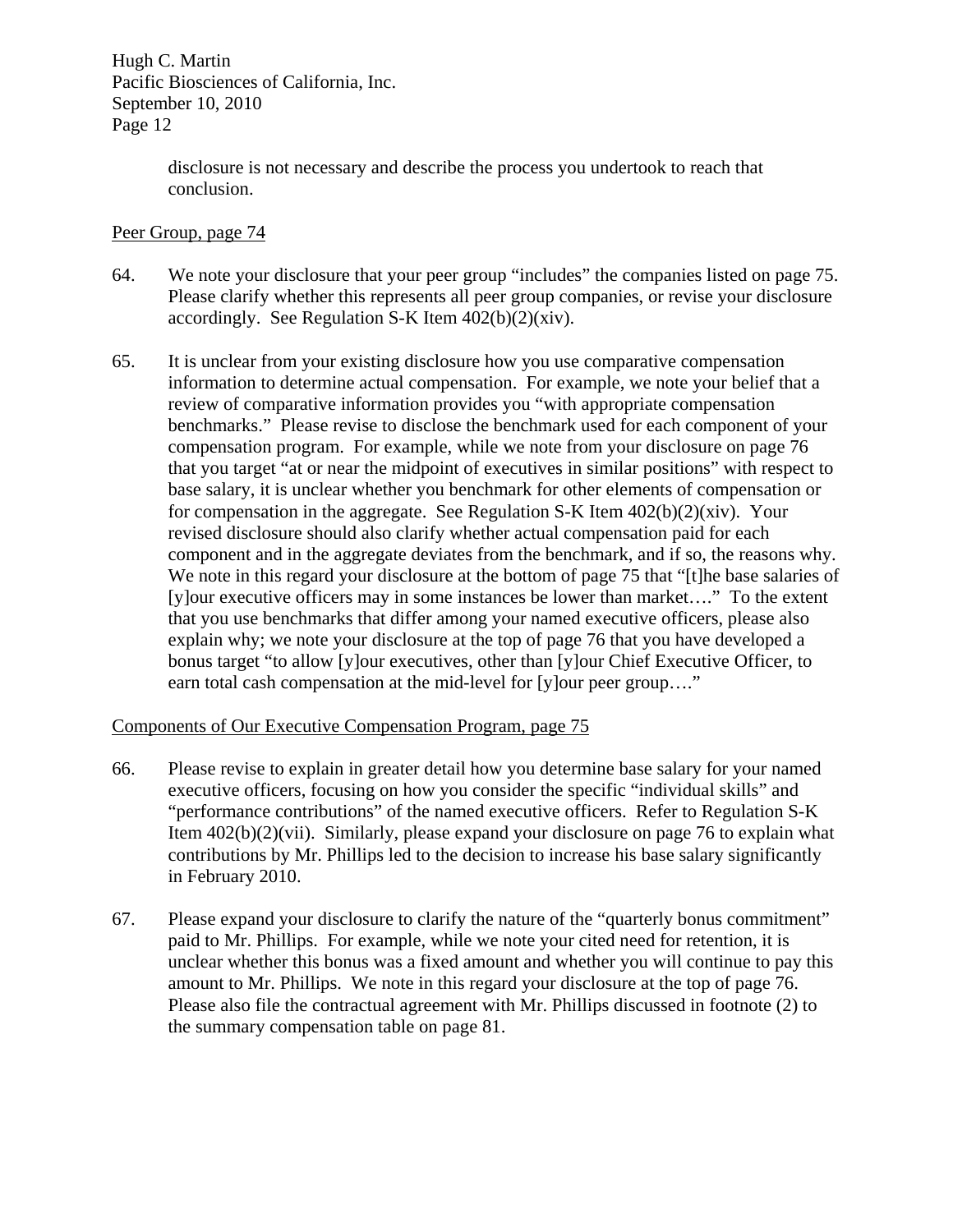## Executive Officer Compensation, page 76

68. Please expand to disclose the specific "quarterly deliverables" and "major goals" that were required to be achieved by Mr. Martin in order to receive his bonus payment for 2009. See Regulation S-K Item  $402(b)(v)$ .

#### Certain Relationships and Related Party Transactions, page 92

69. Please tell us why you have not provided disclosure of the collaboration agreement with Gen-Probe, a 5% or greater shareholder, as discussed on page 64 of your registration statement.

#### Principal Stockholders, page 96

70. Please disclose the natural person or persons who exercise, directly or indirectly, sole or shared voting and/or dispositive powers with respect to your shares held by each entity named in the table.

#### Index to Financial Statements, page F-1

Note 1. Overview, page F-10

71. We note your disclosure that you report as a development stage enterprise since planned principal operations have not yet commenced. We note elsewhere in the filing, including on pages 61-62 that you have commenced marketing and sales activity. We also note that you have begun distributing limited production release units and that you have received orders from customers totaling approximately \$15 million as of June 30, 2010. Please explain to us in greater detail how you have evaluated the provisions of Topic 915 of the FASB Accounting Standards Codification.

## Note 2. Summary of Significant Accounting Policies, page F-10

## – Unaudited Interim Financial Information, page F-10

72. Revise this note, as appropriate, to also discuss the presentation of the statements of operations and cash flows for the period from July 14, 2000 (date of inception) to June 30, 2010.

#### – Revenue Recognition, page F-14

73. We note that you recognize as revenue cost reimbursements from government grants. Please provide us with your analysis of the accounting for government grants. Explain why you concluded such cost reimbursements should be recorded as revenues. Cite any authoritative accounting literature you relied on in setting your accounting policy.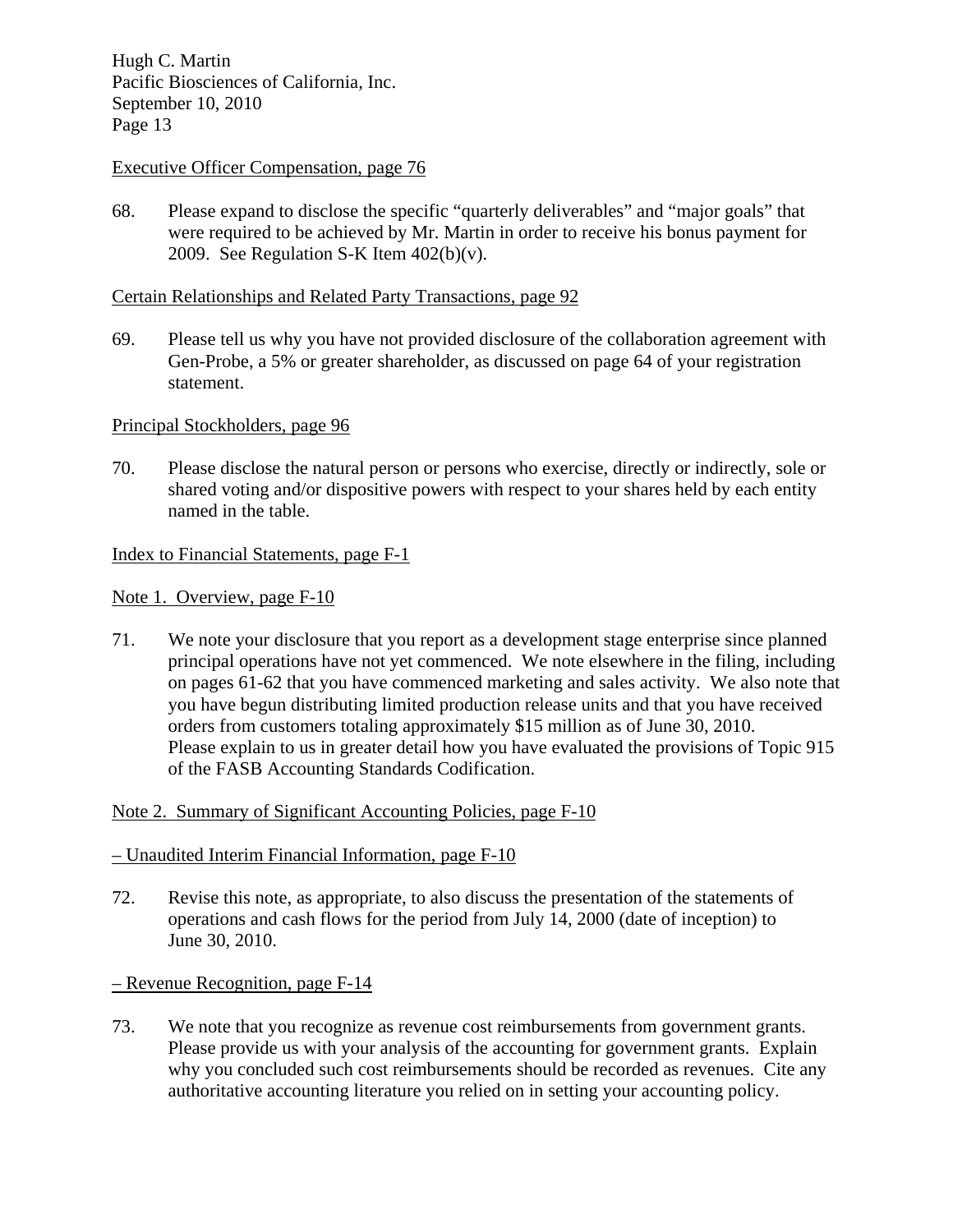## – Convertible Preferred Stock Warrants, page F-18

74. We note that upon a qualified initial public offering, the unexercised warrants will be automatically converted into warrants to purchase common stock. We further note your disclosure here and in pro forma presentations throughout the filing that upon conversion, the liability related to the convertible preferred stock warrants will be reclassified to additional paid-in capital. Please revise to describe the material terms of the postconversion common stock warrants. In addition, provide us with your analysis of the accounting for the post-conversion common stock warrants.

# Note 11. Stock Option Plans, page F-30

75. Please revise to disclose the weighted average grant-date fair value of options granted during each year ended December 31, 2007, 2008 and 2009 and the six-month periods ended June 30, 2009 and 2010. Refer to paragraph 718-10-50-2(d)(1) of the FASB Accounting Standards Codification.

## Item 15. Recent sales of unregistered securities, page II-2

76. We refer to the second bullet point at the bottom of page II-2. Please revise to clarify which exemption from registration was claimed for each transaction; we note in this regard your reference to "Section 4(2) of the Securities Act, or Rule 506 of Regulation D." If your disclosure in response to this comment reveals reliance on Regulation D, please tell us when you filed the related Form D.

## Item 16. Exhibits and financial statement schedules, page II-3

77. We note your pending request for confidential treatment. We will provide any comments on your request in a separate letter. Comments on your request must be resolved before we may accelerate the effectiveness of this registration statement.

## Signatures, page II-6

78. Note that your controller or principal accounting officer must sign the registration statement. Refer to instruction 1 to the Signatures portion of Form S-1. Please revise accordingly.

## Exhibit 23.1

79. Please provide an updated consent from your independent auditor as required by Regulation S-K Item 601(b)(23)(i) prior to requesting effectiveness.